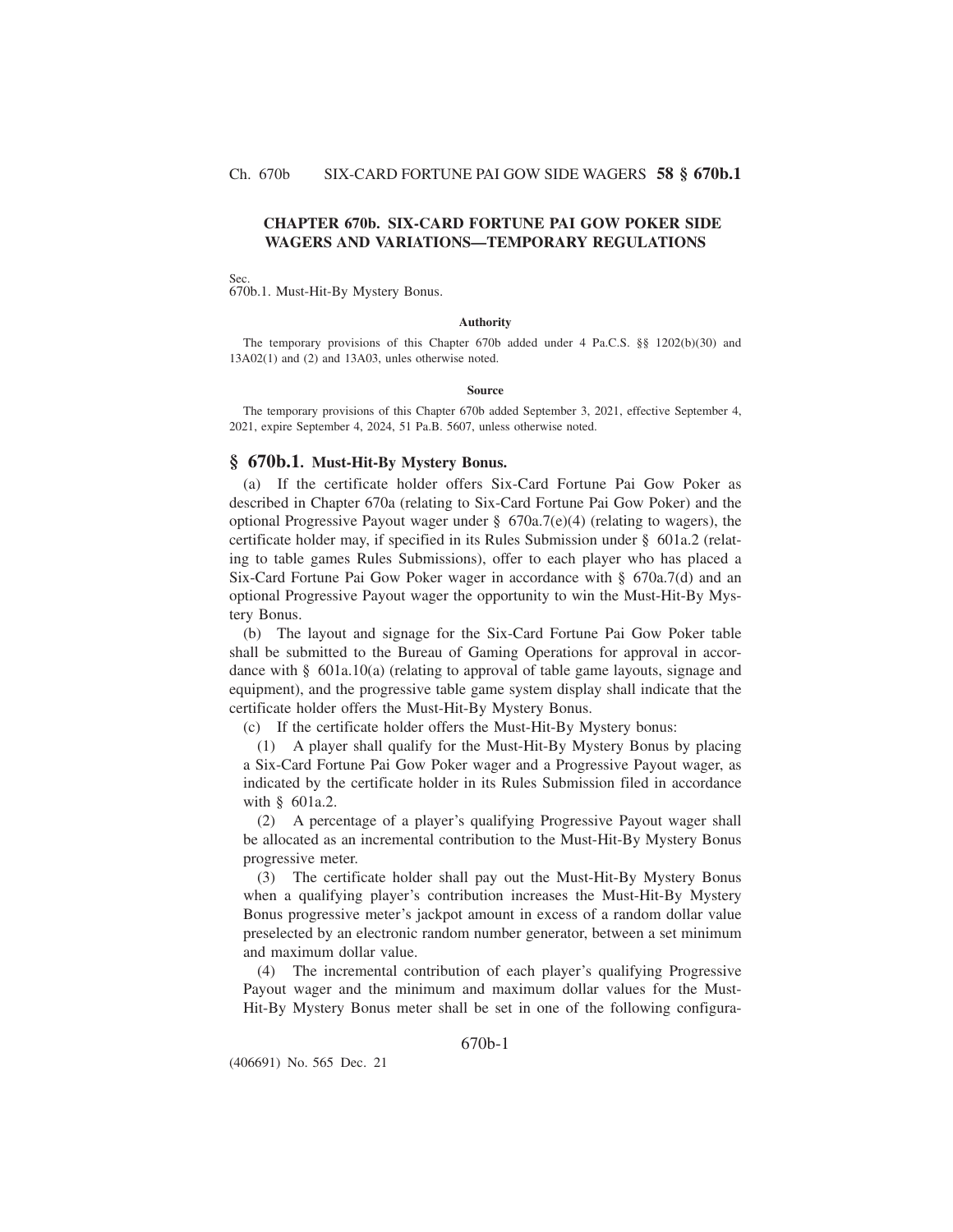tions, as indicated by the certificate holder in its Rules Submission form filed in accordance with § 601a.2:

*Paytable A—\$1 Configuration*

*Configuration A* Minimum Progressive Wager Amount—\$1 Minimum Dollar Value \$100 Maximum Dollar Value \$200 Incremental Contribution Rate 2%

*Paytable A—\$2 Configuration*

*Configuration A* Minimum Progressive Wager Amount—\$2 Minimum Dollar Value \$100 Maximum Dollar Value \$200 Incremental Contribution Rate 1.5%

*Paytable A—\$5 Configuration*

*Configuration A* Minimum Progressive Wager Amount—\$5 Minimum Dollar Value \$100 Maximum Dollar Value \$250 Incremental Contribution Rate 1%

## *Paytable B—\$1 Configuration*

*Configuration B* Minimum Progressive Wager Amount—\$1 Minimum Dollar Value \$100 Maximum Dollar Value \$500 Incremental Contribution Rate 5%

*Paytable B—\$2 Configuration*

*Configuration B* Minimum Progressive Wager Amount—\$2 Minimum Dollar Value \$100 Maximum Dollar Value \$500 Incremental Contribution Rate 3.5%

*Paytable B—\$5 Configuration*

*Configuration B*

Minimum Progressive Wager Amount—\$5 Minimum Dollar Value \$100 Maximum Dollar Value \$500 Incremental Contribution Rate 2%

670b-2

(406692) No. 565 Dec. 21

*2021 Commonwealth of Pennsylvania*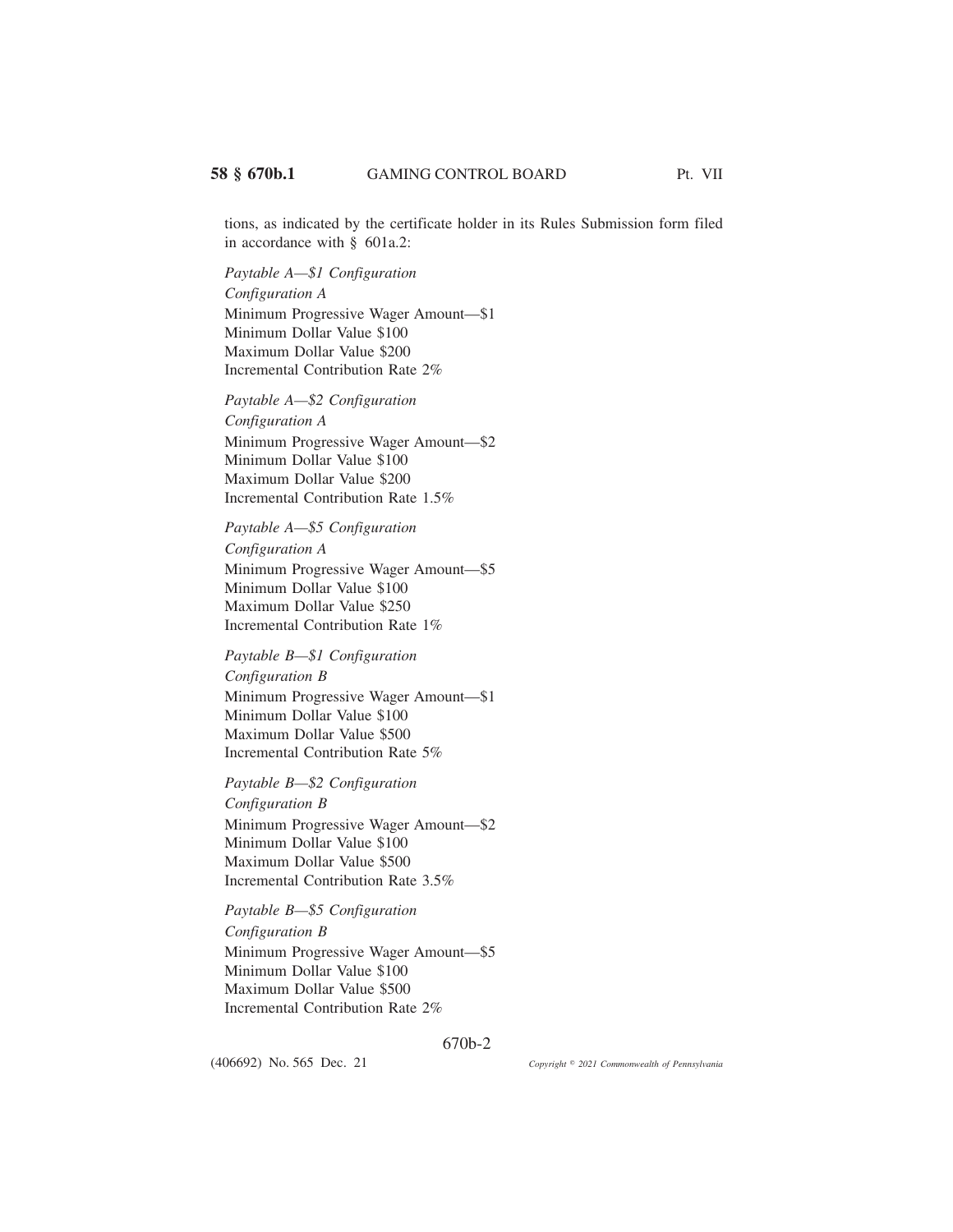## *Paytable C—\$1 Configuration*

## *Configuration C*

Minimum Progressive Wager Amount—\$1 Minimum Dollar Value \$250 Maximum Dollar Value \$500 Incremental Contribution Rate 2%

#### *Paytable C—\$2 Configuration*

## *Configuration C*

Minimum Progressive Wager Amount—\$2 Minimum Dollar Value \$250 Maximum Dollar Value \$500 Incremental Contribution Rate 1.5%

## *Paytable C—\$5 Configuration*

## *Configuration C*

Minimum Progressive Wager Amount—\$5 Minimum Dollar Value \$250 Maximum Dollar Value \$500 Incremental Contribution Rate 0.5%

# *Paytable D—\$1 Configuration*

## *Configuration D*

Minimum Progressive Wager Amount—\$1 Minimum Dollar Value \$250 Maximum Dollar Value \$1,000 Incremental Contribution Rate 5%

## *Paytable D—\$2 Configuration*

## *Configuration D*

Minimum Progressive Wager Amount—\$2 Minimum Dollar Value \$250 Maximum Dollar Value \$1,000 Incremental Contribution Rate 3%

## *Paytable D—\$5 Configuration*

#### *Configuration D*

Minimum Progressive Wager Amount—\$5 Minimum Dollar Value \$250 Maximum Dollar Value \$1,000 Incremental Contribution Rate 2%

#### 670b-3

(406693) No. 565 Dec. 21